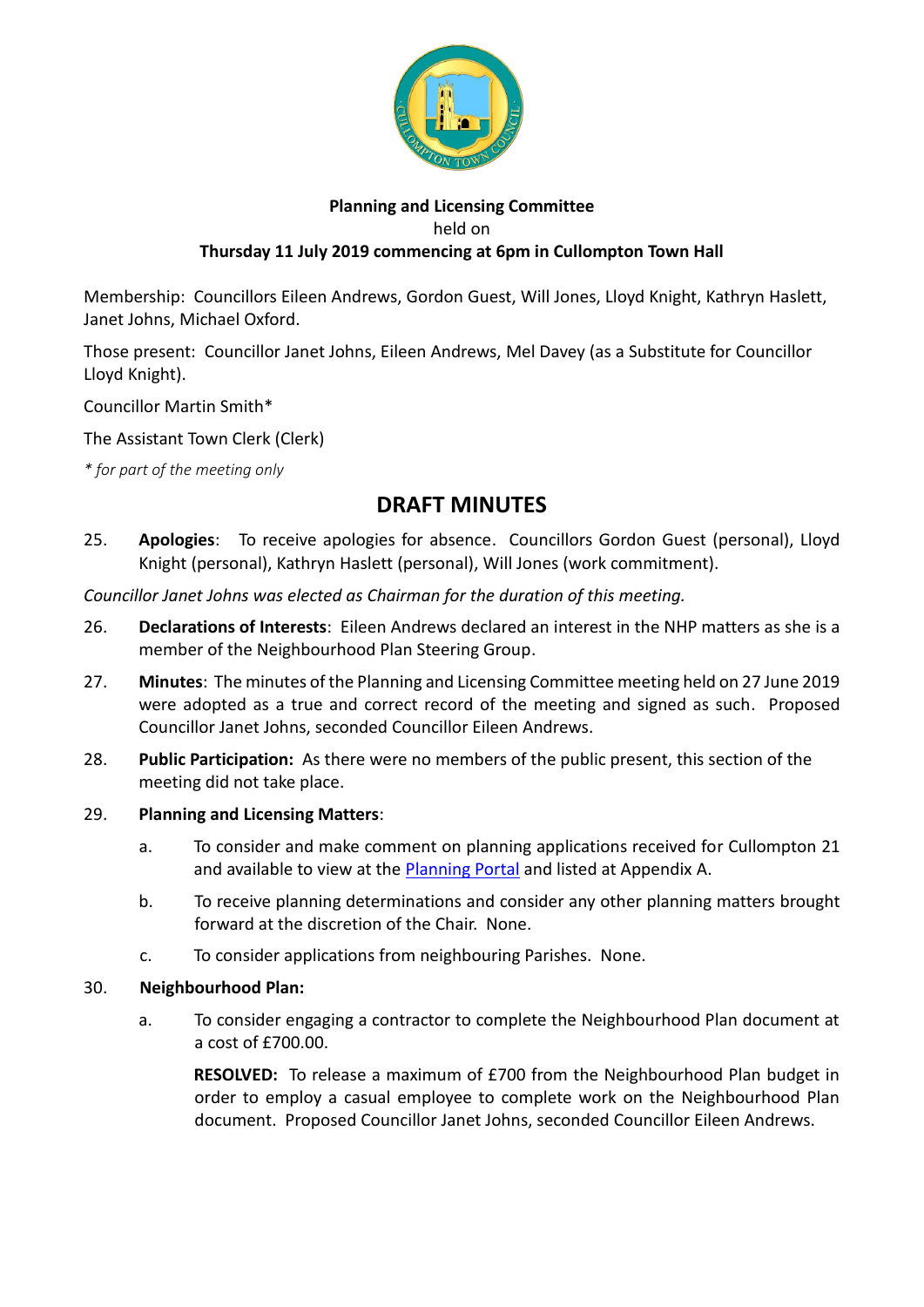b. To approve payment to Libraries Unlimited for room rental at The Hayridge Centre for meetings of the Neighbourhood Plan Steering Group.

**RESOLVED:** To approve payment to Libraries Unlimited of £41.13 in respect of room rental at The Hayridge Centre for meetings of the Neighbourhood Plan Steering Group. Proposed Councillor Janet Johns, seconded Councillor Eileen Andrews.

## 31. **Correspondence**:

- a. Pegasus Group's letter dated 26 June 2019 inviting members to a consultation event on 16 July 2019 from 2pm to 7pm at Plymtree Parish Hall concerning a proposed solar farm on land near Langford.
- *\* Councillor Martin Smith joined the meeting.*
	- b. To receive correspondence received after the dispatch of this Agenda.
		- i. A letter has been received from Devon County Council granting permission for additional buildings, plant and machinery at the Water Treatment Works at Exeter Road.
		- ii. SWW issued a letter informing of their intention of installing a water flow monitoring device at the Pumping Station at Honiton Road.
		- iii. Councillor Janet Johns raised a concern that there had been some instances of historic tiles at the entrances to shops in Fore Street being removed and tarmacked during the recent resurfacing works in Fore Street.
- 32. **Date and time of the next meeting**: To confirm the date and time of the next meeting as 25 July 2019 commencing at 6pm.